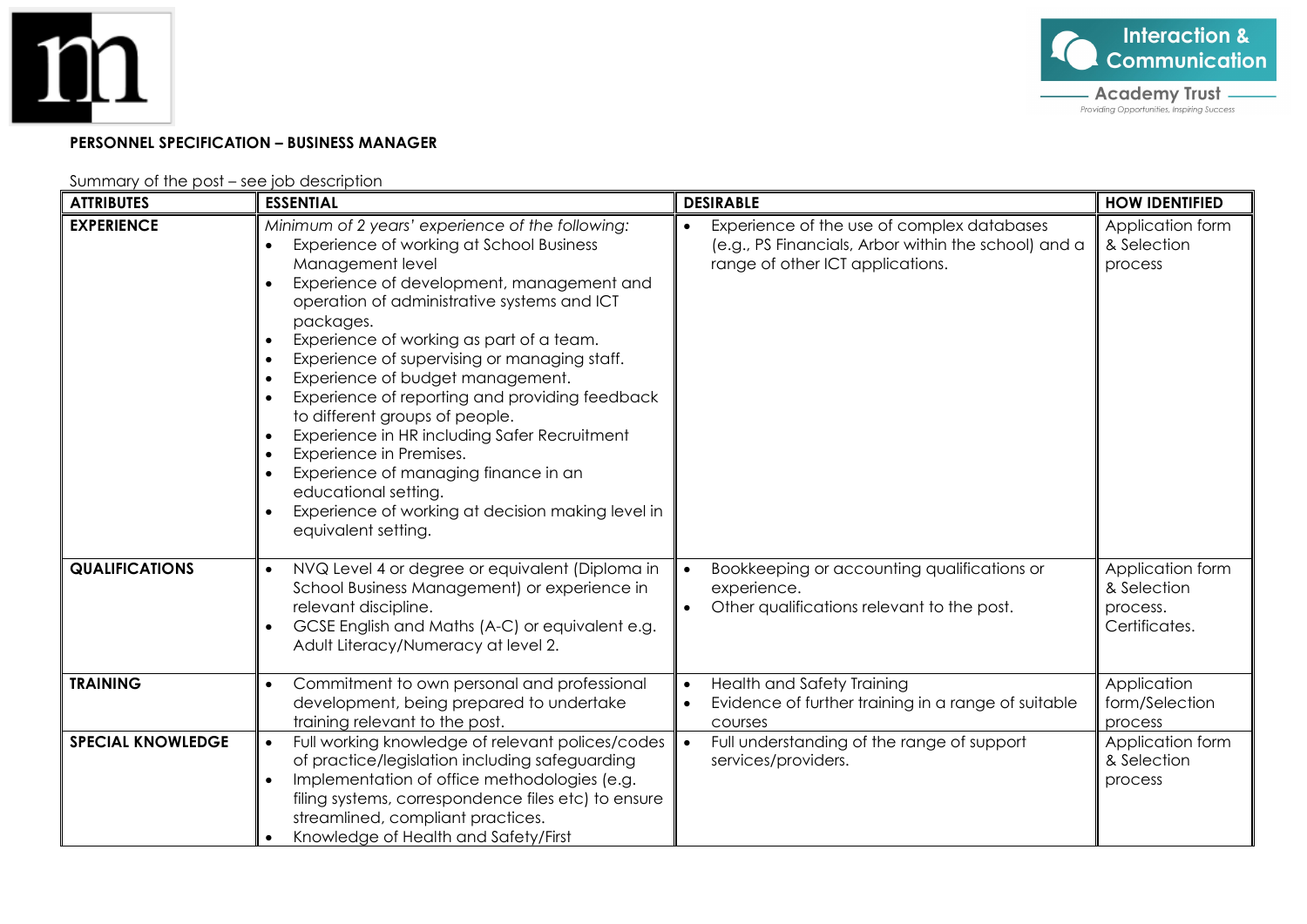



- **Academy Trust**<br>**Providing Opportunities, Inspiring Success** 

| <b>ATTRIBUTES</b>                           | <b>ESSENTIAL</b>                                                                                                                                                                                                                                                                                                                                                                                                                                                                                                                                                                                                                                                                                                                                                                                                                                                                                                                                                                                                 | <b>DESIRABLE</b>                                                                                                                                                    | <b>HOW IDENTIFIED</b>          |
|---------------------------------------------|------------------------------------------------------------------------------------------------------------------------------------------------------------------------------------------------------------------------------------------------------------------------------------------------------------------------------------------------------------------------------------------------------------------------------------------------------------------------------------------------------------------------------------------------------------------------------------------------------------------------------------------------------------------------------------------------------------------------------------------------------------------------------------------------------------------------------------------------------------------------------------------------------------------------------------------------------------------------------------------------------------------|---------------------------------------------------------------------------------------------------------------------------------------------------------------------|--------------------------------|
|                                             | Aid/Medical regulations.                                                                                                                                                                                                                                                                                                                                                                                                                                                                                                                                                                                                                                                                                                                                                                                                                                                                                                                                                                                         |                                                                                                                                                                     |                                |
| <b>EQUALITY</b>                             | Candidates should indicate an acceptance of<br>$\bullet$<br>and commitment to the principles underlying the<br>School's Equal Rights policies and practices.                                                                                                                                                                                                                                                                                                                                                                                                                                                                                                                                                                                                                                                                                                                                                                                                                                                     |                                                                                                                                                                     | Selection process              |
| <b>PERSONAL</b><br><b>CHARACTERISTICS</b>   | Commitment to the safeguarding of all pupils<br>$\bullet$<br>Ability to organise, lead and motivate self and<br>$\bullet$<br>others.<br>Ability to prioritise conflicting demands and<br>$\bullet$<br>pressures.<br>Ability to plan and develop systems.<br>$\bullet$<br>Ability to relate well to pupils and adults.<br>$\bullet$<br>Ability to remain calm under pressure.<br>$\bullet$<br>Demonstrate good co-operative, interpersonal<br>$\bullet$<br>and listening skills.<br>Flexibility and willingness to accept change.<br>$\bullet$<br>Willingness to share expertise, knowledge and<br>$\bullet$<br>experience.<br>Ability to work proactively and independently<br>$\bullet$<br>using own initiative.<br>Work constructively as part of a team,<br>$\bullet$<br>understanding roles and responsibilities and<br>positions within these.<br>Approachable, courteous and able to present a<br>$\bullet$<br>positive image of the school to all stakeholders.<br>Maintain confidentiality.<br>$\bullet$ | Good sense of humour.<br>Ability to self-evaluate learning needs and<br>$\bullet$<br>actively seek learning opportunities<br>Ligison with other schools in the grea | Selection process              |
| <b>PRACTICAL &amp;</b>                      | Excellent numeracy/literacy skills.<br>$\bullet$                                                                                                                                                                                                                                                                                                                                                                                                                                                                                                                                                                                                                                                                                                                                                                                                                                                                                                                                                                 |                                                                                                                                                                     | Application form               |
| <b>INTELLECTUAL SKILLS</b>                  | Must demonstrate good interpersonal skills<br>$\bullet$<br>Proactive with highly developed organisation<br>$\bullet$<br>skills.<br>Able to develop and implement new<br>$\bullet$<br>administrative systems to meet changing needs.                                                                                                                                                                                                                                                                                                                                                                                                                                                                                                                                                                                                                                                                                                                                                                              |                                                                                                                                                                     | & Selection<br>process         |
| <b>ROLE SPECIFIC</b><br><b>REQUIREMENTS</b> | Will not require holiday leave during term time.<br>$\bullet$<br>Must be legally entitled to work in the UK (Asylum<br>$\bullet$<br>and Immigration Act 1996).                                                                                                                                                                                                                                                                                                                                                                                                                                                                                                                                                                                                                                                                                                                                                                                                                                                   | Willingness to participate in school events (e.g.<br>Parents evening).                                                                                              | Selection process.<br>Sight of |